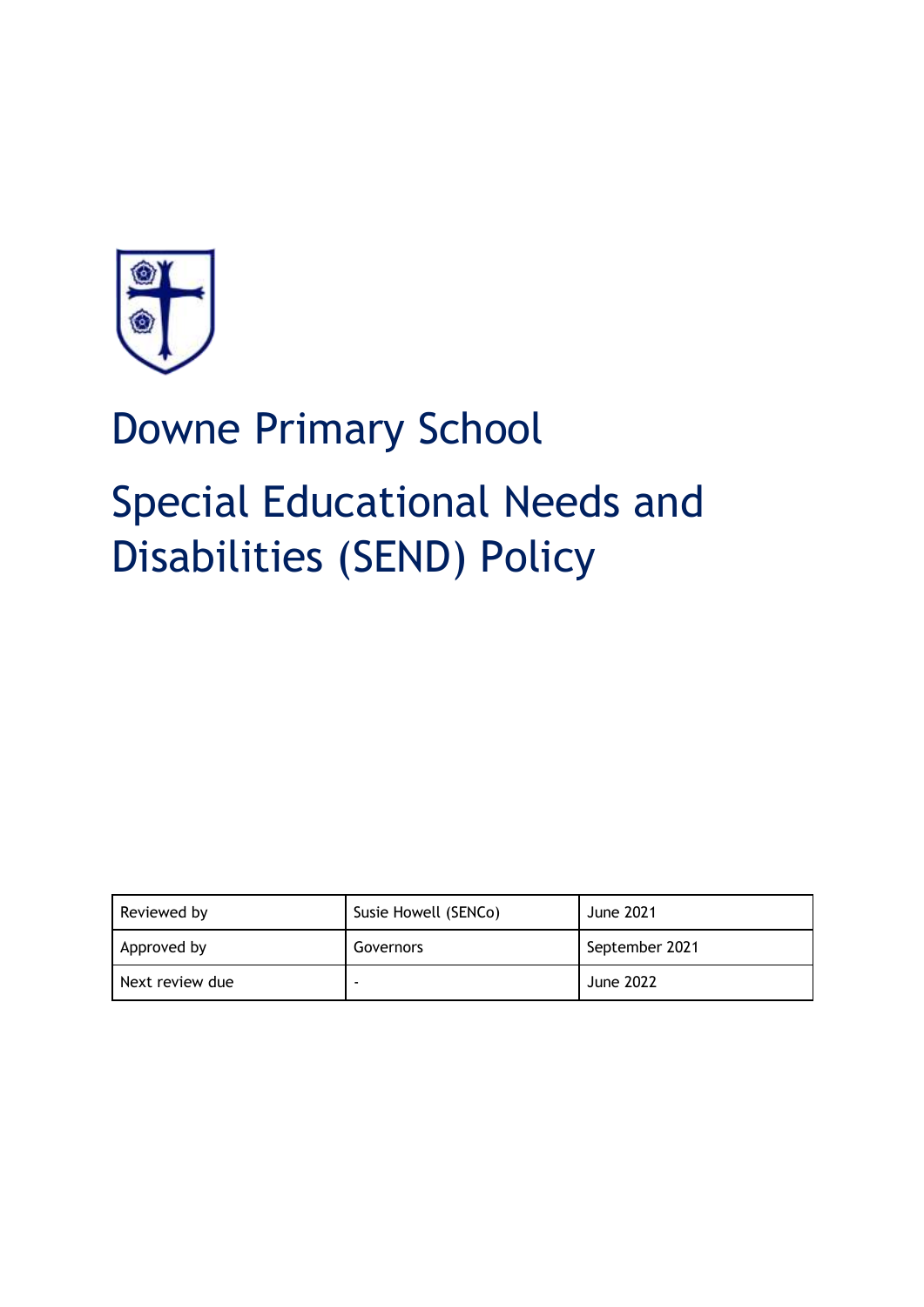# **Compliance**

This policy complies with Section 19 of the Children and Families Act 2014.

- Articles 7 and 24 of the United Nations Convention of the Rights of Persons with Disabilities
- Equality Act 2010: Technical guidance for schools DFE Feb 2014
- SEND Code of Practice 0 25 (June 2014)
- School Admissions Code of Practice (Jan 2015)
- The Special Educational Needs and Disability Regulations 2014 (linked to clause 64)
- Schools SEN Information Report Regulations (2014)
- Statutory Guidance on Supporting pupils at school with medical conditions (April 2014)
- The National Curriculum in England framework document (September 2014)
- Safeguarding Policy
- Accessibility Plan
- Teachers Standards 2012

*This policy has been created by the school's Special Education Needs Co-ordinator (SENCO) in liaison with the teaching staff and the SEND governor.* 

This policy should be read in conjunction with the following:

- Equality and Diversity Policy
- The Behaviour Policy
- The Anti- Bullying Policy
- The Safeguarding & Child protection Policy
- Supporting Children with Medical needs policy

# **Key responsibilities for Special Education Needs and Disabilities (SEND)**

The Head Teacher and the governing body have delegated the responsibility for the day-to-day implementation of the policy to the SENCO. The SENCO is available at parents' consultation evenings alongside individual meetings throughout the year. Please make an appointment with the school office if you wish to arrange a meeting.

The SENCO is Mrs Susie Howell contact number: 01689 – 853916 Email [admin@downe.bromley.sch.uk](mailto:admin@downe.bromley.sch.uk) or showell25.305@lgflmail.org The SENCO has qualified Teacher Status, and the National Award for SEND Coordination (NASENCO).

The Head Teacher Mrs.Jodene Panteli is the advocate of special educational needs and disability (SEND) on the senior leadership team (SLT).

Mrs Jodene Panteli is responsible for Pupil Premium Grant and Looked After Children (LAC) funding.

Mrs Jodene Panteli is responsible for meeting the medical needs of children at Downe Primary School.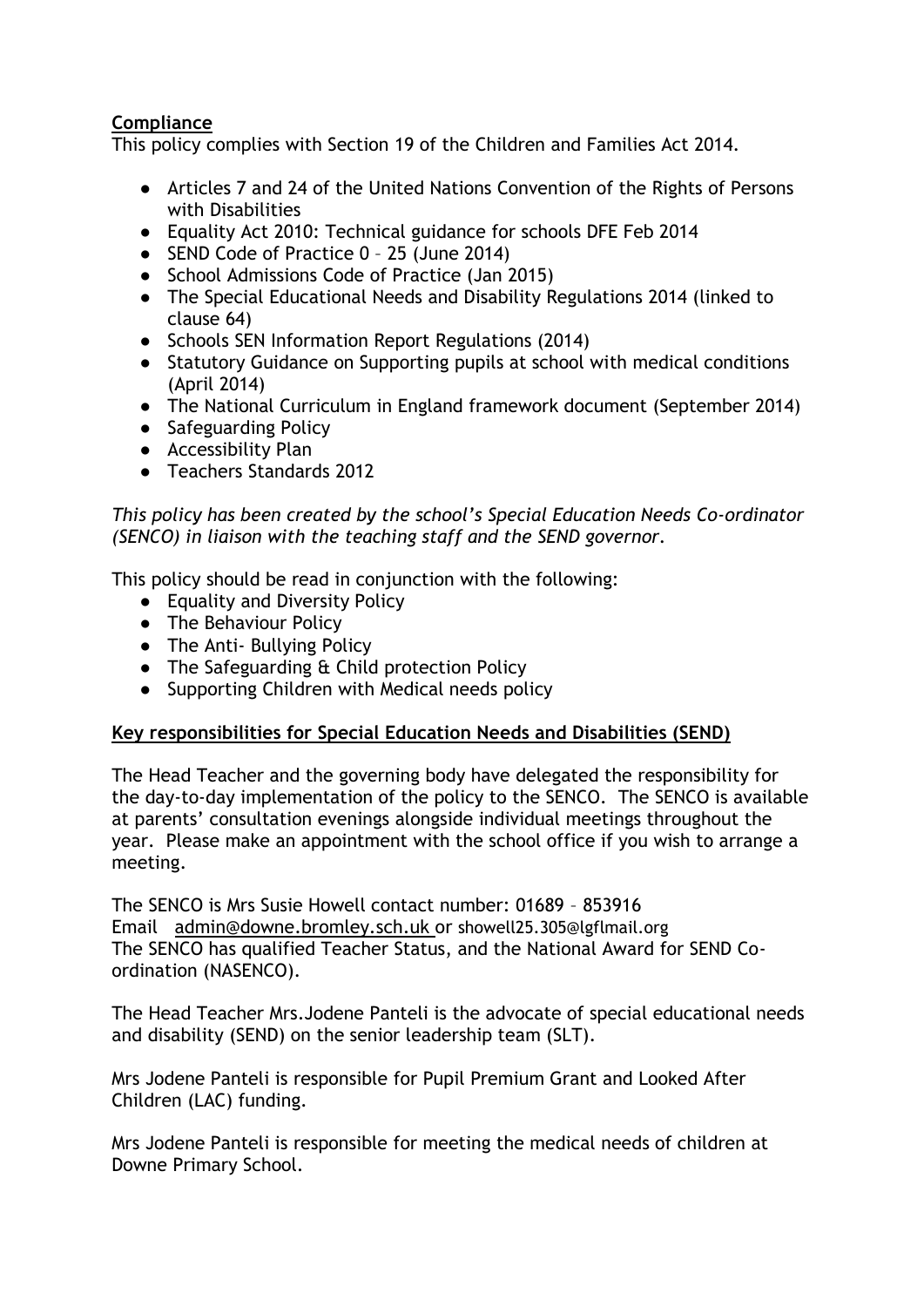The governor with responsibility for SEND is Mrs Jane Grant.

## **School beliefs and values regarding SEND**

At Downe Primary School we are committed to developing teaching based on the aim of creating an inclusive community within the school. We work towards removing barriers to learning to allow all children to reach their full potential.

All school staff have a responsibility for pupils with SEND. All teachers are teachers of all children, including those with special educational needs.

Staff are aware of their responsibilities towards all pupils with SEND, whether or not pupils have an Education Health and Care Plan.

Teachers understand that they are responsible and accountable for every child's progress.

A positive and sensitive attitude is shown towards all pupils.

The use of support staff is aimed at maximising a pupil's inclusion, working towards independent learning whilst engaging pupils and building confidence within their peer group.

Parents/Carers know their children best and working together with parents/carers as partners is vital in helping children with SEND get the most out of their education.

## **Aims**

At Downe Primary school every child is important and valued. We aim for everyone to fulfil their potential in all aspects of school life and to have equality of opportunity for all whilst understanding that this is not everyone being treated in the same way. We aim to ensure that we promote independence and consideration of others, whilst equipping children with the skills and attributes necessary for Secondary school and into their adult life.

We aim to meet the definition of Special Educational Needs (SEND) as stated in the Code of practice. We will assess every child as required, and we will make the appropriate provision, based on the information we have of their identified need.

We aim to celebrate the wide range of our children's achievements.

We aim to create a welcoming and supportive atmosphere for parents.

## **Objectives:**

- To identify and provide for those pupils with special educational and additional needs as soon as possible after they start at the school, working with previous settings and other agencies.
- The school operates a "whole pupil, whole school" approach to the management and provision of support for special educational needs through high quality teaching.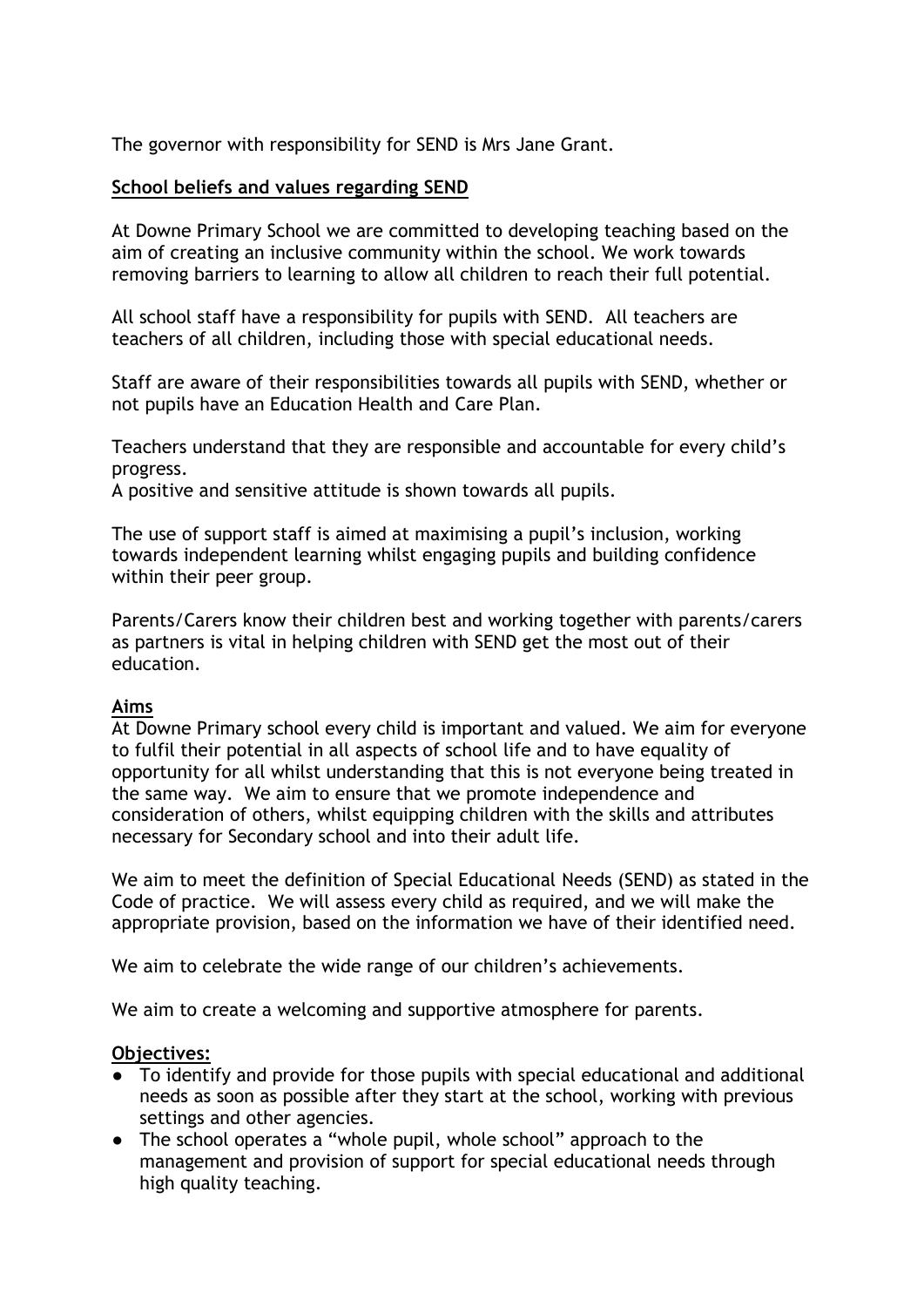- To ensure that the Special Educational Needs Co-ordinator (SENCO) will work alongside parents and school staff to implement the SEND policy.
- To monitor the progress of pupils to ensure all can reach their potential.
- To ensure that expectations of learning are both achievable and aspirational.
- The provide support, training and advice for all staff working with pupils with special educational needs and therefore ensure a high level of staff expertise to meet the children's needs.
- To seek and act upon advice from outside professional agencies to meet the children's needs.
- To work closely with parents to better understand the needs of their child. To provide parents with regular feedback on their child's progress and to ensure parents are fully involved in discussions and decisions about every aspect of their child's SEND.

## **Identifying Special Educational Needs and disabilities**

## **Definition of Special Educational Needs and disabilities (SEND)**

Children have Special Educational Needs (SEND) if they have a **learning difficulty**  which calls for **special educational provision** to be made for them. A **learning difficulty can be defined as**:

a) when a child has significantly greater difficulty in learning than the majority of others of the same age;

b) has a disability which prevents or hinders them from making use of the educational facilities of a kind generally provided for others of the same age in mainstream schools within the area of the Local Authority.

(SEND Code of Practice for 1-25 years, 2014)

At Downe Primary School, we recognise the importance of early identification of a child's special needs. The skills and levels of attainment of all pupils are assessed on entry to school, working on information from their previous setting. When we identify a child as having special educational need, we will work in partnership with parents to establish the support the child needs. The purpose of this identification is to establish what action the school needs to take in order to meet the child's needs, rather than placing the child in a category. As part of this process the needs of the whole child will be considered, not just the special educational needs of the child.

The 2014 Code of practice identifies four broad categories of need, these four categories give an overview of the range of need that should be planned for:

## **Communication and interaction**

Children with speech, language and communication needs (SLCN) have difficulty communicating with others. This maybe because they have difficulty saying what they want to; they have difficulty understanding what is being said to them or they do not understand or use social rules of communication. The profile of every child with SLCN is different and their need may change over time.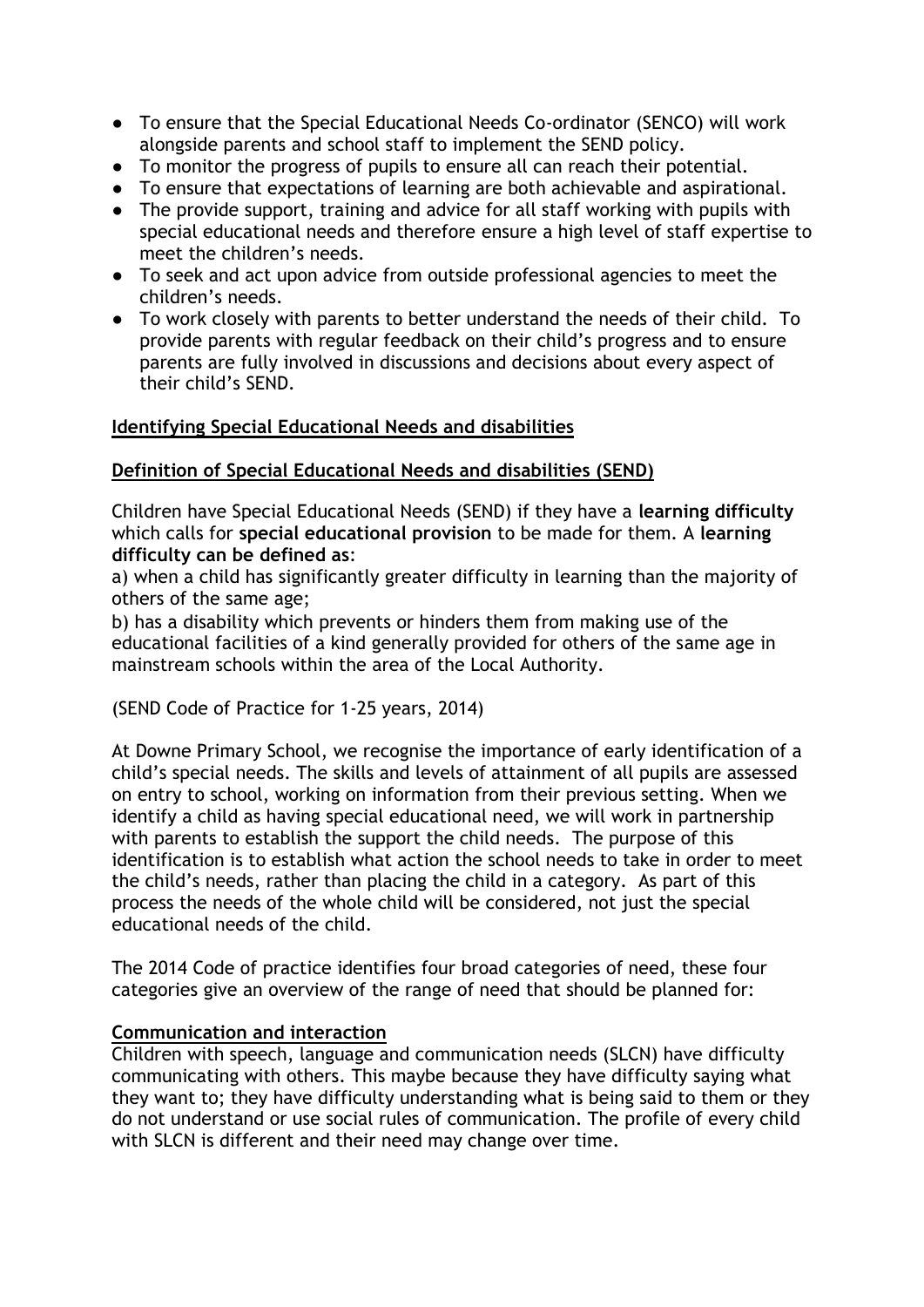Children and young people with Autism Spectrum Disorder (ASD) are likely to have particular difficulties with social interaction. They may also experience difficulties with language, communication and imagination, which can impact on how they relate to others.

#### **Cognition and Learning**

Support for learning difficulties may be required when children learn at a slower pace than their peers, even with appropriate differentiation. Learning difficulties covers a large range of needs, including moderate learning difficulties (MLD) or severe learning difficulties (SLD), where children are likely to need support in all areas of the curriculum. Alongside these there may be other associated difficulties with mobility and communication, these range from mild through to profound and multiple learning difficulties (PMLD) where children are likely to have severe and complex learning difficulties as well as a physical disability or sensory impairment.

Specific Learning Difficulties (Sp LD): This affects one or more areas of learning, encompassing a range of conditions such as dyslexia, dyscalculia and dyspraxia.

#### **Social emotional and mental health difficulties (SEMH)**

Children may experience a wide range of social and emotional difficulties which manifest themselves in many ways. These may include becoming withdrawn or isolated, as well as displaying challenging, disruptive or disturbing behaviour. These behaviours may reflect underlying mental health difficulties such as anxiety or depression, self-harming, substance misuse, eating disorders or physical symptoms that are medically unexplained. Other children may have disorders such as attention deficit disorder (ADD), attention deficit hyperactive disorder (ADHD) or attachment disorder.

## **Sensory and /or physical needs**

Some children require special educational provision because they have a disability which prevents or hinders them making use of the educational facilities generally provided. Children with vision impairment (VI), hearing impairment (HI) or a multisensory impairment (MSI) will require specialist support and /or equipment to access their learning. Some children with a physical disability (PD) require additional on-going support and equipment to access all the opportunities available to their peers.

The Bromley Banded Funding Guided is used to aid identification of need within the four categories identified in the SEND code of practice.

The school also recognises other factors which may impact on the progress and attainment of pupils; factors that may not be special educational needs but which are barriers to a child's learning. These might be:

- Disability, where reasonable adjustment under the Disability Equality Legislation can enable a child to make expected progress.
- Attendance and punctuality
- Health and welfare
- English as an additional language (EAL)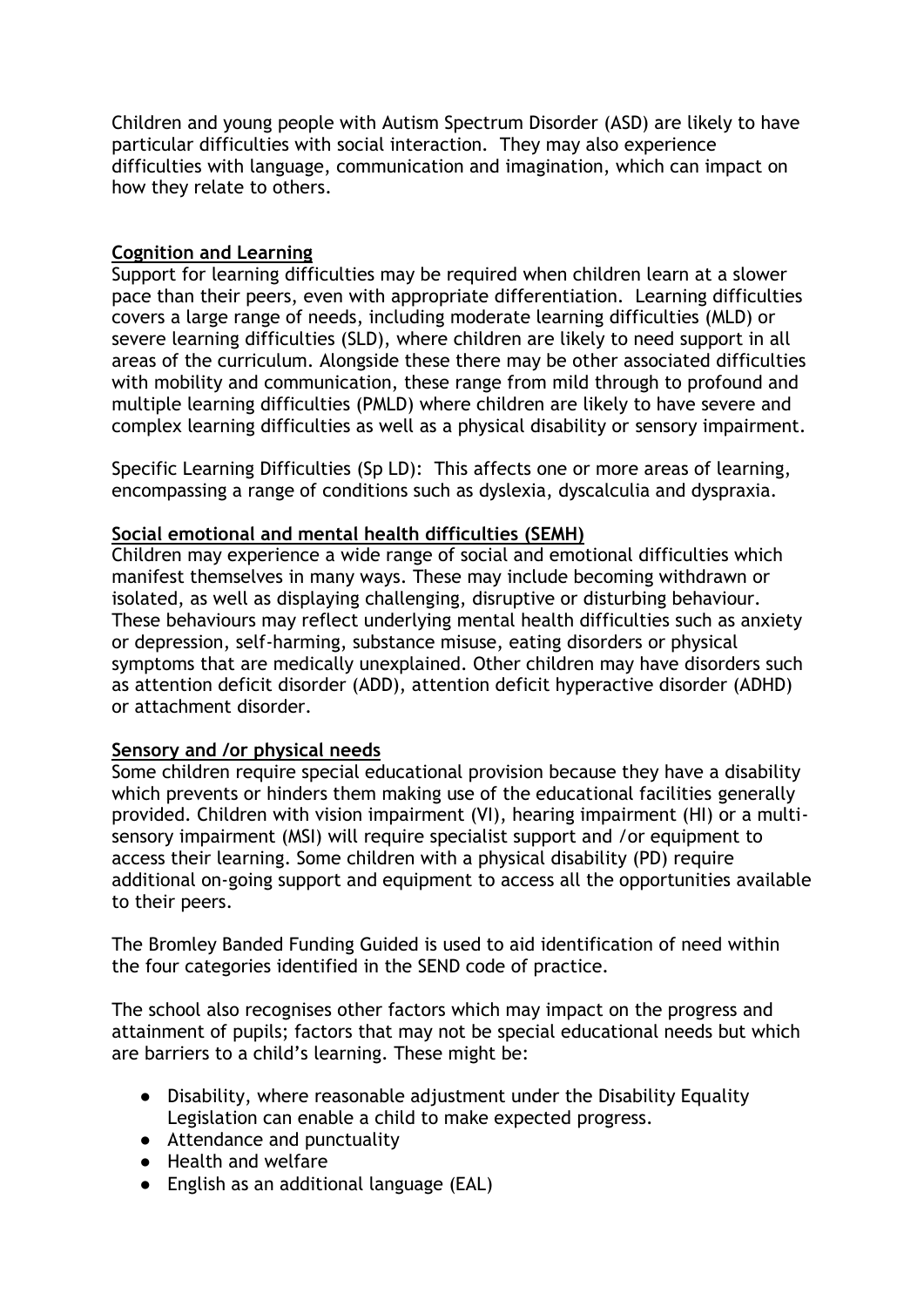- Being in receipt of Pupil Premium Grant
- Being a Looked After Child (LAC)
- Being the child of Service Personnel

Sometimes children present with challenging behaviour. This is not necessarily because they have a special educational need but should be seen as a form of communication that needs to be addressed or an underlying cause. At Downe Primary School, we actively promote social, emotional and mental well-being through various approaches including additional support at break times, a playground sports coach and social skills groups.

# **A graduated response to SEN support**

- High quality teaching, differentiated for individual children, is the first step in meeting the needs of any pupil who has, or may have, special educational needs. Class teachers are responsible and accountable for the progress ad development of all the pupils in their class.
- Promoting social, emotional, mental health and well-being is very important. Children need to feel valued, secure and confident to make the best progress. We aim to support all children through transition procedures between schools and between year groups; through the teaching of RSE/PHSE regularly in all classes; assemblies; social skills groups and having strong positive relationships throughout the school.
- Children with SEND are assessed using age-related assessments that are compatible with their level of learning and are completed by members of teaching staff, including the SENCO.
- Children presenting with behavioural challenges, which may reflect a social, emotional, mental health (SEMH) difficulty, have access to early support. The school works closely with other agencies to provide advice and support this. Plans drawn up with advice from experts, by the SENCO and teacher and shared with the parents and child may be useful to support the child.
- Before making special educational provision, the class teacher, relevant staff members and the SENCO will consider all of the information gathered from within the school about the child's progress, alongside national data and expectations of progress. This will include high quality and accurate formative assessments. This information gathering will include an early discussion with the child and their parents, where we will share the child's areas of strength and difficulty noting parents' concerns along with desired outcomes. Actions from this process will be identified and implemented and the child's progress will be closely monitored.

# **Assess-Plan-Do-Review cycle process for pupils with SEND in school:**

**Assess:** If a child continues to face difficulties, a more detailed formative assessment to identify individual barriers to learning which also may involve assessment by an external agency.

**Plan:** Interventions based on the outcome of assessments are planned and a review period is agreed. The advice and recommendations of outside agencies can be incorporated into an individual support plan or class/individual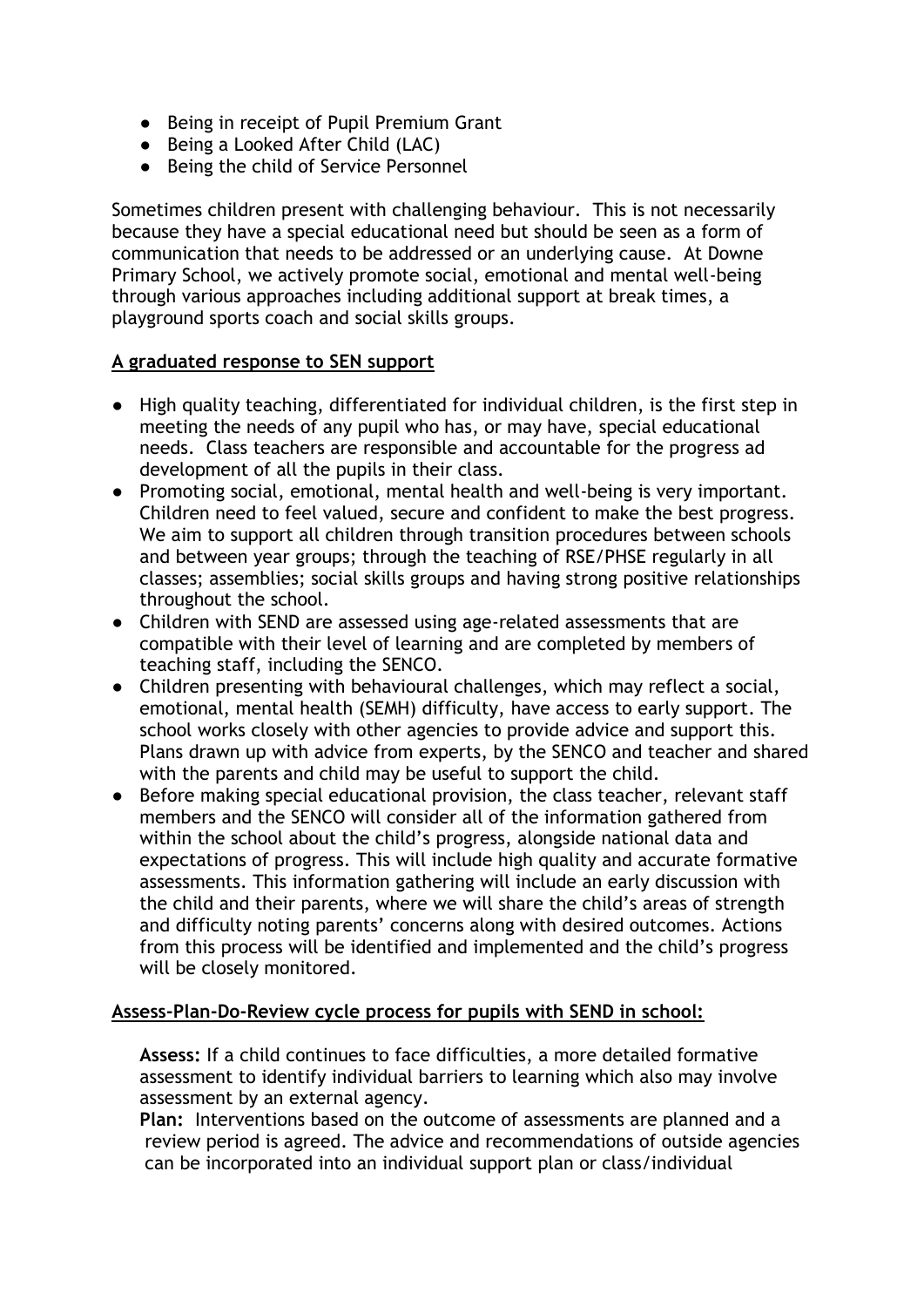provision map. This will be overseen by the SENCO in consultation with the class teacher and parents/carers.

**Do:** The class teacher remains responsible for the interventions planned and monitored with support from the SENCO. Interventions could take the form of additional in-class support or an intervention group to address a particular need. These will be time limited and reviewed on a half term or termly basis. **Review:** The effectiveness of the intervention will be monitored regularly by the class teacher with individual targets being reviewed as part of the school's cycle of monitoring progress. Further advice will be sought from outside specialists where necessary.

## **Managing Pupils on the SEND Register**

If despite support, children do not make expected levels of progress or are unable to transfer their learning when support is reduced, the decision may be made to place a child on the SEND register, in consultation with parents. Whilst some children may remain on the SEND register throughout their school career, we recognise that the SEND register is a flexible document, where children who are consistently managing to overcome their difficulties may be removed and other children identified as necessary.A child will be taken off the SEND register through consultation with parents and school agreeing that the child's needs have been met and support can be reduced following a graduating scale. The child's progress will be continued to be monitored regularly as part of the termly tracking for all children.

The SEND register provides an updated record of all children currently receiving additional SEND support. It helps the SENCO to monitor closely the progress of pupils with SEND and to ensure that the provision is making an impact in helping them overcome their difficulties. It also helps to decide the current profile of SEND and therefore identify training needs.

# **Pupil Resource Agreements (PRA)**

While the needs of the majority of children will be met from within the school's resources, some children may have a higher level of need which may need additional funding. This funding is available from the Local Authority High Needs Block. To access additional funding, the school must provide a provision map that shows costings and demonstrates how advice and recommendations from external agencies have been implemented along with the outcomes of support. Indications of how additional funding will be used to support the child achieve desired outcomes are a necessary part of the process. Where additional funding is agreed, a Pupil Resource Agreement (PRA) will be put in place. A Pupil Resource Agreement (PRA) is a non-statutory agreement, and parents do not have the same statutory rights as they would with an Educational Health Care Plan (EHCP). A PRA will be written by the school's Educational Psychologist in consultation with the SENCO, parents and child when outcomes and levels of support will be agreed.

Thresholds for funding are related to need and can be found in The Banded Funding Guide.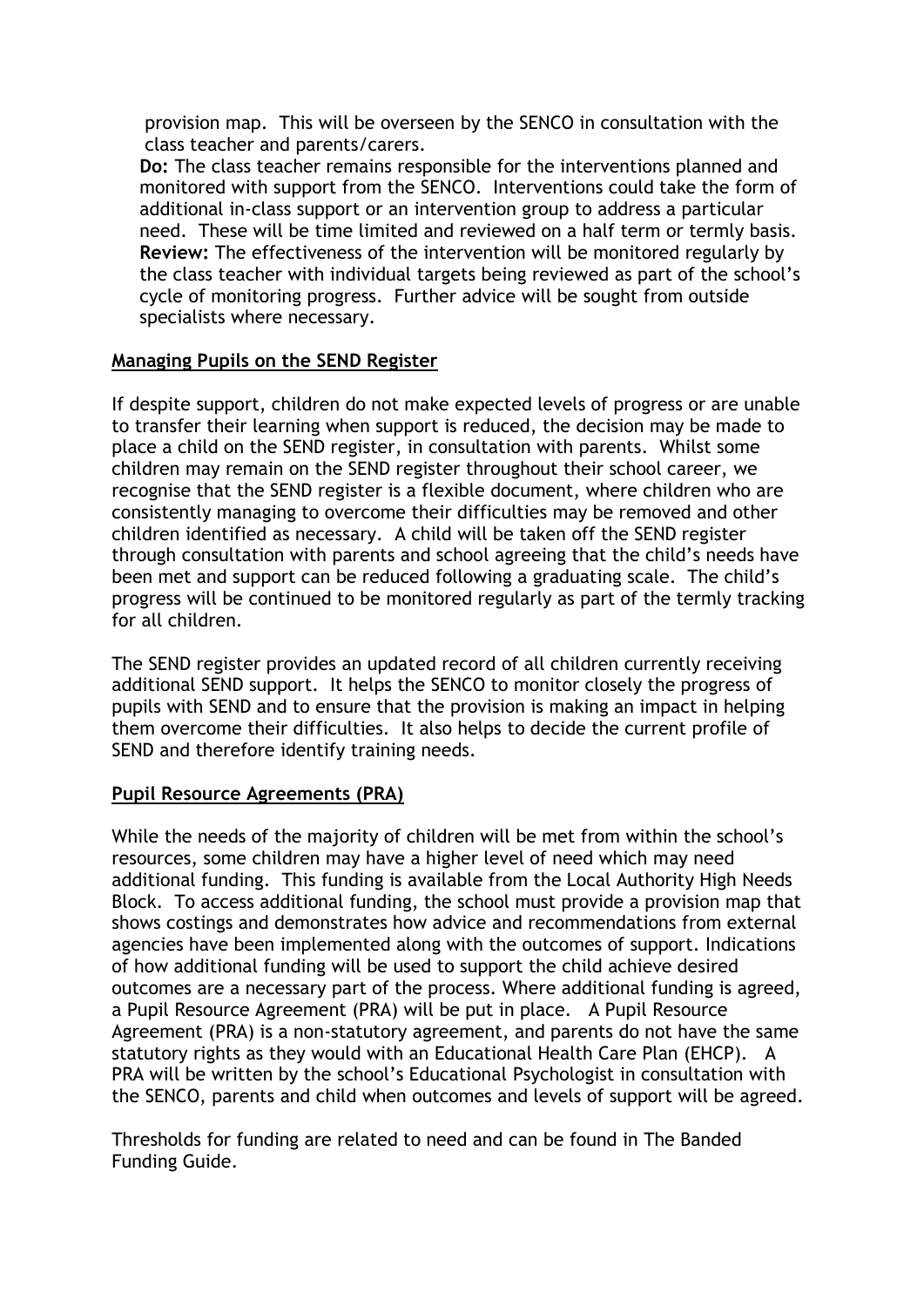Levels of resources in Bromley schools can be viewed on the Bromley local offer website

## [https://www.bromley.gov.uk/downloads/file/4747/school\\_banded\\_funding\\_guide](https://www.bromley.gov.uk/downloads/file/4747/school_banded_funding_guide)

Pupil Resource Agreements (PRA) are reviewed annually, in the summer term, where outcomes are assessed and if necessary additional funding will again be applied for and decided by the additional needs panel.

# **Education, Health and Care plan (EHCP)**

An Education Health and Care Plan will be considered by the Local Authority:

- If a child has long-term, significant and complex difficulties that require support from a range of agencies in addition to education.
- Requires education in a specialist setting to meet their Special Educational Needs.

The decision to make a request for an assessment for an Education, Health and Care Plan (EHCP) would normally be taken at a progress review meeting in consultation with the parents, class teacher and SENCO. An extensive range of written evidence and relevant documentation about the child is needed to support the request for assessment. This evidence may include:

a) Outcomes and information from external support agencies, such as Educational Psychology, Speech and Language Therapy, Community Paediatrician etc.

b) Current and past levels of school support and provision (including a costed individual provision map);

c) SEND review meeting notes;

d) Health information and medical history;

e) The child's current and past attainment levels and examples of current school work.

f) Evaluation of provision and intervention support already provided by the school and its impact on a child's progress.

g) Parent and child's wishes, viewpoints and needs.

A panel of people from education, health and social care will decide a child's eligibility for an EHC plan. Parents have the right to appeal against a decision not to initiate a statutory assessment leading to an EHC plan.

Further information about EHC plans can be found via the Bromely SEND Local Offer:

https://www.bromley.gov.uk/info/8/special\_educational\_needs/1256/education [health\\_and\\_care\\_ehc\\_plans](https://www.bromley.gov.uk/info/8/special_educational_needs/1256/education_health_and_care_ehc_plans)

Or by contacting Bromley parents' voice on <https://www.bromleyparentvoice.org.uk/>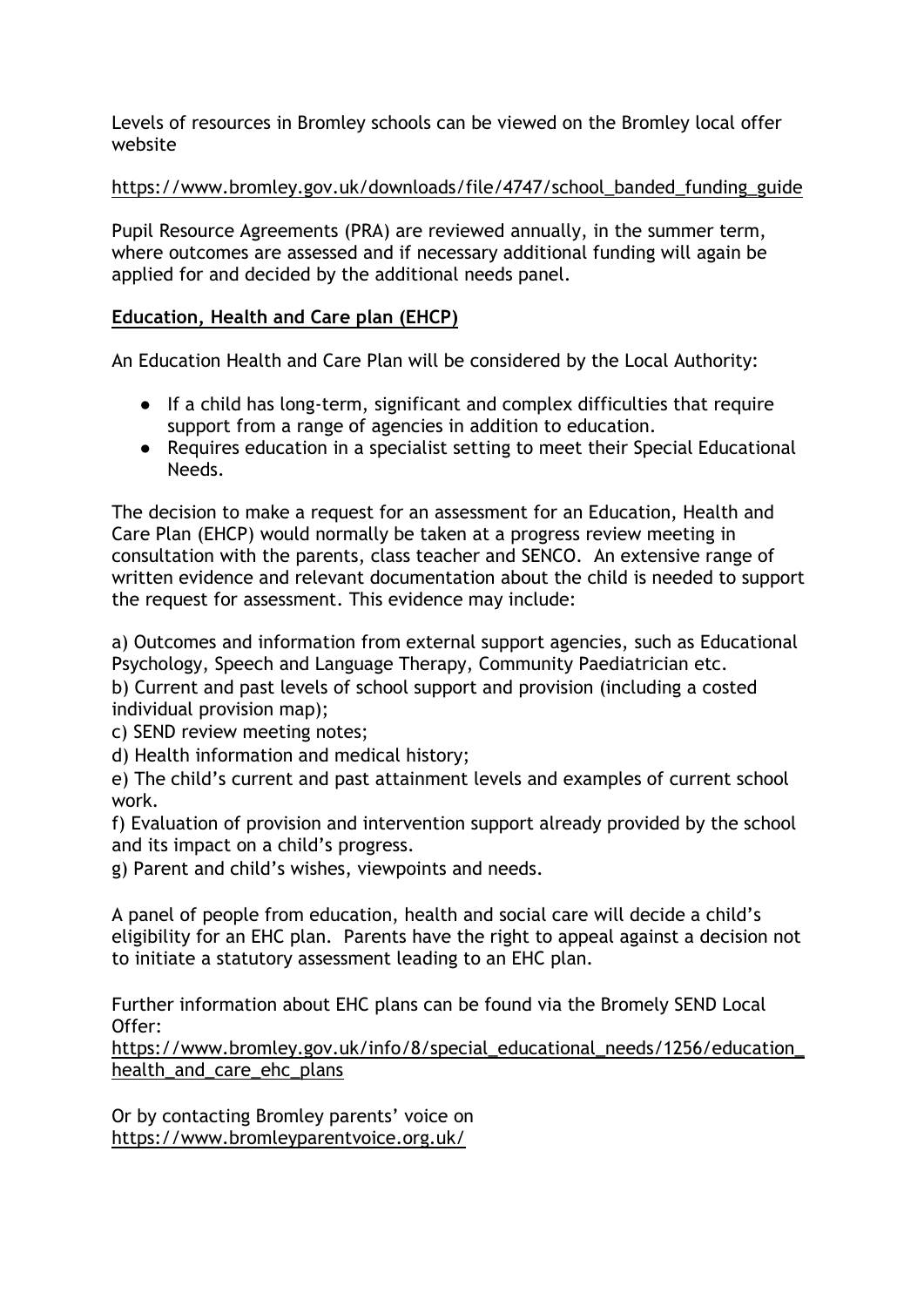If a child has an EHC plan it will be formally reviewed annually. Any additional support offered will continue to be reviewed termly, taking into account the views and contributions of the school teaching staff, parents, external agencies and the child.

# **Supporting Children and Families.**

Parents will be actively supported to access information regarding SEND from any of the following:

- Local Authority Local offer on Bromley website. [www.bromley.gov.uk/info/10122/children\\_and\\_young\\_people\\_with\\_disabili](http://www.bromley.gov.uk/info/10122/children_and_young_people_with_disabilities) [ties](http://www.bromley.gov.uk/info/10122/children_and_young_people_with_disabilities)
- Downe Primary School SEND Information Report on our school website. www.downeprimary school.com.
- The school policy for managing medical conditions in school.
- Information Advice Support Service (formerly known as Parent Partnership) for impartial advice.

https://www.bromley.gov.uk/info/8/special\_educational\_needs/64/inform ation advice and support service jass

 Email: [parentpartnership@bromley.gov.uk.](mailto:parentpartnership@bromley.gov.uk) Blenheim Children and Family Centre, Blenheim Road Orpington BR69bH Tel: 01689 881024 or 01689 881023.

● Bromley Parent Voice (BPV)<https://www.bromleyparentvoice.org.uk/> 02088776 3170 or 07803 287 838

We regularly consult and liaise with additional support services such as:

- Speech and Language Therapy (SALT)
- School Nurse
- Sensory Support Services (Visual and Auditory)
- Social and Communication Team
- Educational Psychology Service
- Inclusion Support Advisory Team (ISAT)
- Occupational therapy (OT) and physiotherapy (PT)
- Phoenix Centre/Community Paediatric Services
- Bromley Y and CAMHS (Child and Adolescent Mental Health Service)

These support services can be accessed by:

- School referring a child to an outside agency for further advice after discussing and consent of parents.
- Parents seeking a referral from their GP.
- An outside agency advising parents of additional referral in order to support their child's needs.

# **Support for transition**

Children with SEND can become particularly anxious about "moving on" so we seek to support successful transition by ensuring: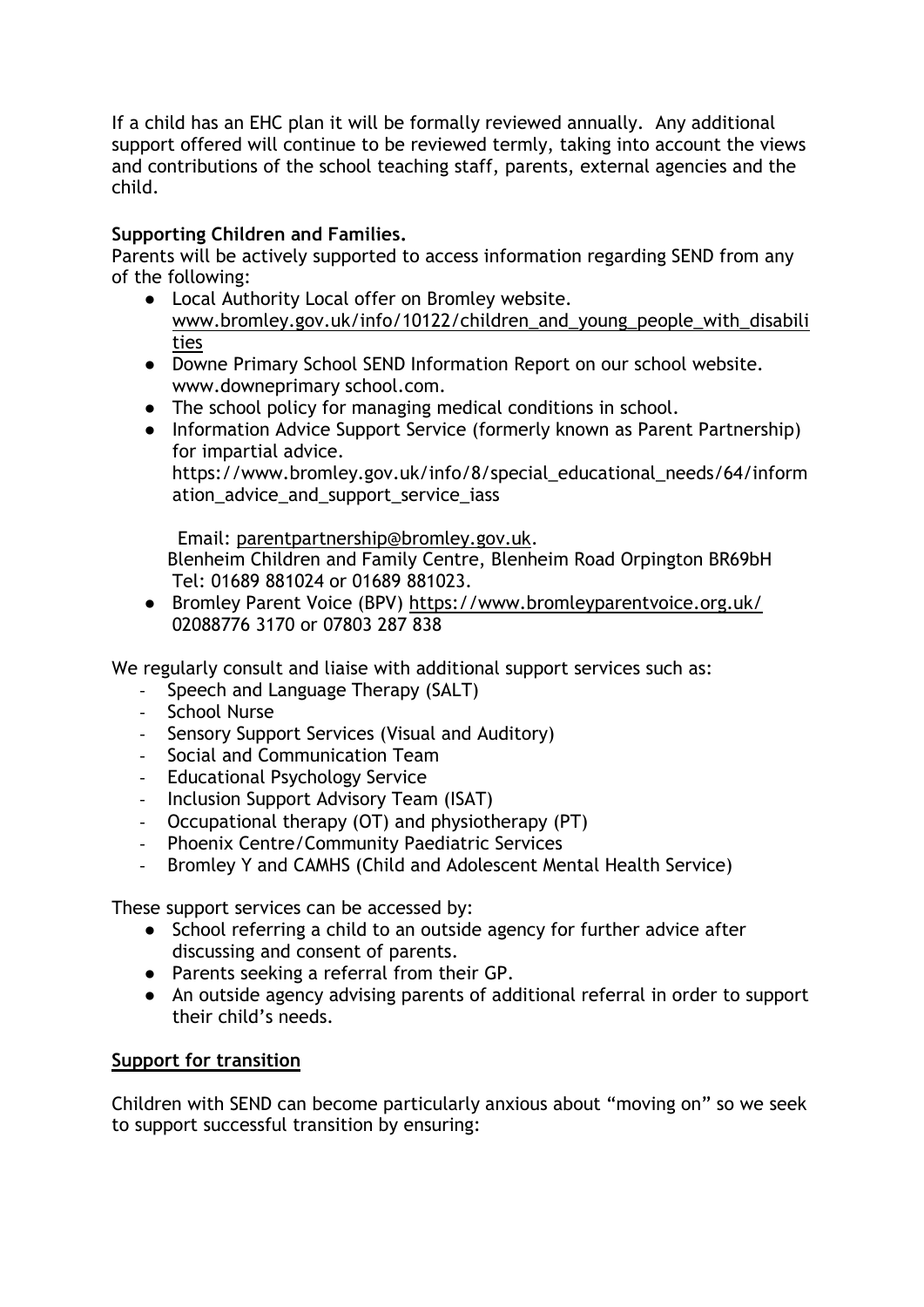- Transition from class to class and across the key stages is carefully managed with children given the opportunity to visit their new class and familiarise themselves with their new teacher, seating arrangements and class routines before starting in a new class. As we are a school with mixed age classes, the existing class members act as buddies to welcome their new class members.
- Transition to Secondary school is managed by sharing information with the class teacher, Head of Year and SENCOs from both primary and secondary schools. Additional arrangements can be made for children to visit their new school in order to familiarise themselves before the start of term.

## **Supporting children at school with medical conditions**

The school recognises that children at school with medical conditions need to be fully supported so they have full access to education, including school trips and physical education. Some children with medical conditions may be disabled and in such cases the school will comply with its duties under the Equality Act 2010. Some children may also have special educational needs and may have an EHC plan which brings together health and social care needs, as well as their special educational provision, and so the SEND Code of Practice will also be followed.

# **Monitoring and Evaluation of SEND Provision**

Regular and careful monitoring and evaluation of the quality of provision offered to all children is ensured by regular audits and by sampling parent, child and staff views. Governors are involved in this process.

# **Training and Resources**

The training needs of all staff are regularly reviewed so that they are able to meet the needs of the most common barriers to learning. All staff are encouraged to take advantage of training and development opportunities. All teachers and staff undertake induction on taking up a post at Downe Primary School and this includes a meeting with the SENCO to explain the systems and structures in place regarding the school's SEND provision and practice as well as to discuss the needs of individual children. The school's SENCO regularly attends the Local Authority SENCO forums to keep up to date with local and national developments in SEND.

## Admissions policy for children with SEND

No child will be refused admission to school on the basis of his or her special education need. In line with the Equality Act (2010) we will not discriminate against disabled children and we will take all reasonable steps to provide effective educational provision. Downe Primary school operates on the principle of equal opportunities for all children.

## **Accessibility**

● The Disability Discrimination Act, as amended by the SEN and Disability Act 2001, placed a duty on all schools to plan to increase over time the accessibility of schools for disabled children and to implement their plans. See the School's Accessibility Plan.